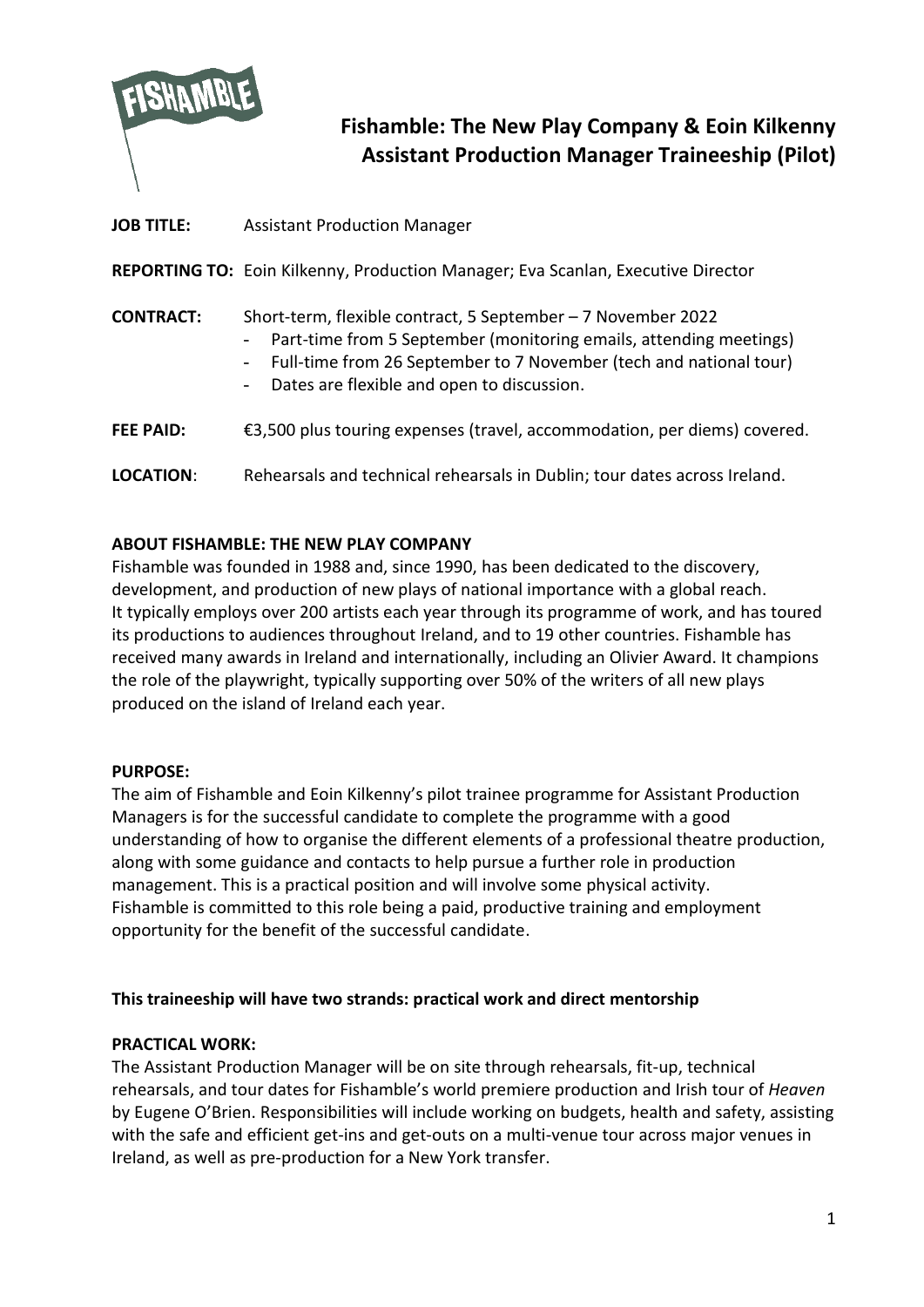The successful candidate will assist the Production Manager in all aspects of the production management process including:

- Overseeing and realising technical elements of the show, i.e. the scenery, props, costume, lighting, and sound;
- Crew recruitment, dealing with local crew and venue technical managers;
- Preparing tour documents;
- Reading rehearsal and show reports, and liaising with the Production Manager and other personnel to respond;
- Working with the play's director and creative team through the design process to achieve their goals and replicating the design on tour in a variety of locations;
- Any other duties which are deemed reasonable and appropriate, as assigned by the Production Manager.

Other possible requirements of the role are:

- Attending meetings with the Production Manager and creative team;
- Researching materials or products for hire or purchase;
- Observing rehearsals, if appropriate;
- Contributing to the creation of safety documentation with guidance and instruction from the Production Manager.

#### **ONGOING, DIRECT MENTORSHIP:**

Ongoing mentorship by Fishamble's Production Manager Eoin Kilkenny including:

- Minimum one hour per week dedicated mentorship time divided up by interest area;
- 3-4 guided meetings with other relevant industry professionals to contribute to the candidate's knowledge and skills through the mentorship.

This mentorship and any additional meetings will take place during the traineeship period.

#### **PERSON SPECIFICATION:**

The selected candidate should have:

- A proven interest in theatre, and an aspiration to becoming a professional production manager in the long term;
- Some previous interaction and familiarity with technical elements of the arts, such as lighting, sound, AV, or stage management;
- The ability to work well under pressure, with good time management skills, and the ability to manage and prioritise competing tasks;
- Good attention to detail, self-motivated, with the ability to take the initiative on tasks where required:
- Good communication skills with the ability to follow instructions and ask for direction when required;
- A dynamic and committed approach to theatre;
- A keen interest in learning new skills and ways of working;
- An understanding of and appreciation for Health and Safety practices;
- Strong level of fluency with written and spoken English;
- Intermediate level of experience working with Microsoft Word and Excel;
- The right to work in Ireland, either as a citizen of the EEA (EU Member State, Iceland, Norway, or Lichtenstein), Switzerland or the UK, or through an appropriate visa or work permit;
- Be over 18 years of age on the date of application.